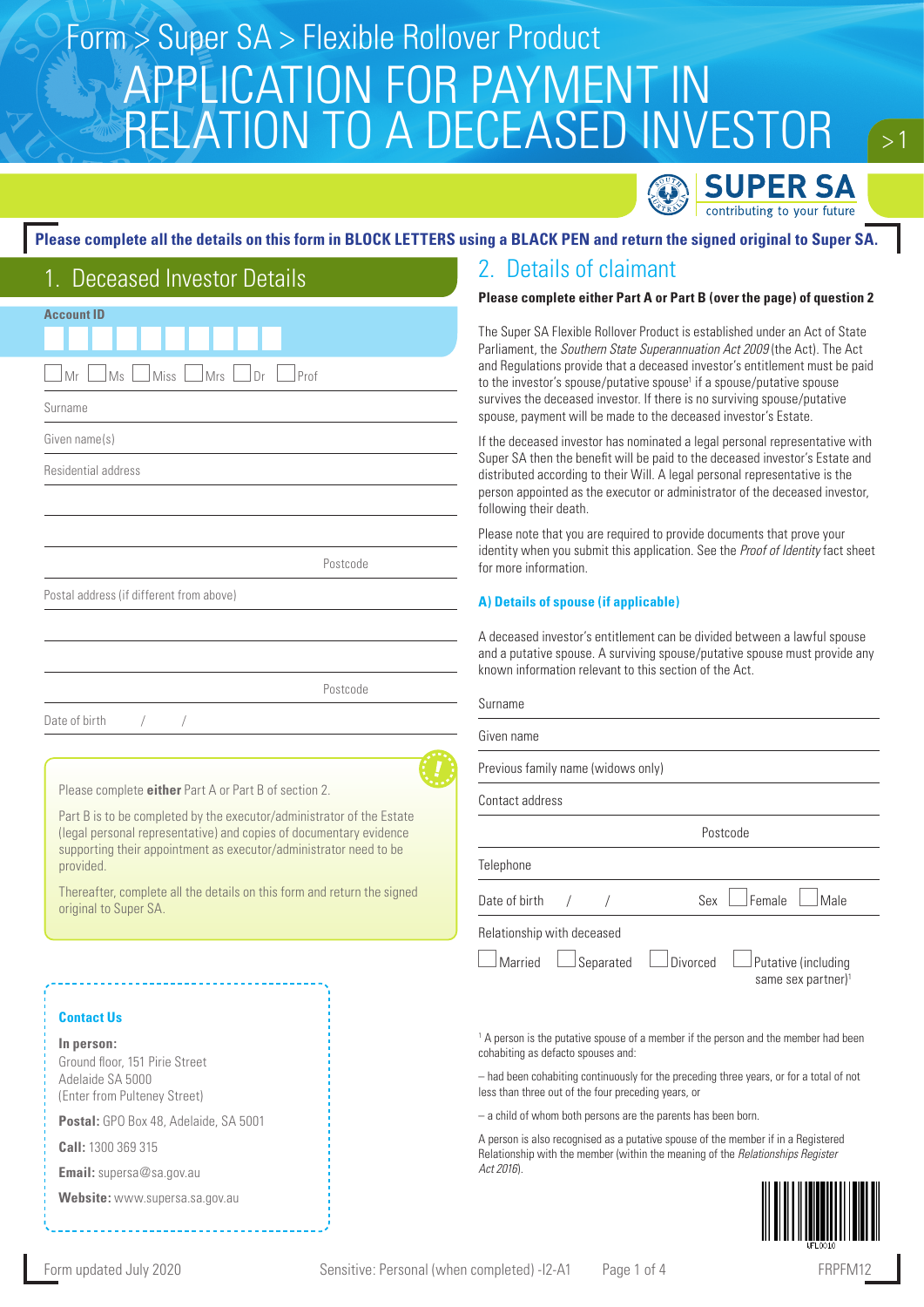# APPLICATION FOR PAYMEN RELATION TO A DECEASED INVESTOR Form > Super SA > Flexible Rollover Product



### **Please complete all the details on this form in BLOCK LETTERS using a BLACK PEN and return the signed original to Super SA.**

**B) Details of executor/administrator of the Estate** Name

Contact address

Postcode

**Telephone** 

## 3. Death by accidental injury

Was the death caused by accidental injury?  $\Box$  Yes  $\Box$  No

If yes, please provide details below (include cause, date, time and place)

## 4. Membership of other schemes

At the date of death, was the deceased also a member of:

| Triple S                                                                                                                   | N <sub>0</sub><br>Yes |
|----------------------------------------------------------------------------------------------------------------------------|-----------------------|
| Super SA Income Stream                                                                                                     | Yes<br>N <sub>0</sub> |
| Lump Sum Scheme                                                                                                            | $Yes$ $No$            |
| Pension Scheme                                                                                                             | $Yes$ $No$            |
| Another SA public sector employment-related super scheme to which<br>the deceased investor and their employer contributed? | $Yes$ $\Box$ No       |
| If yes, please state the name of scheme                                                                                    |                       |

### 5. Other evidence (Must be provided before payment can be made)

Certified copy2 of the Death certificate

Certified copies<sup>2</sup> of the following documents, if applicable

- − Legal marriage certificate, issued under the *Births, Deaths and Marriages Act 1996*
- − Registered relationship certificate, demonstrating that the relationship was registered in accordance with the *Relationships Register Act 2016* as at the date of the member's death. The certificate must be issued at or after the member's date of death.
- $\rfloor$ Statutory declarations supporting putative spouse status (if applicable. Note: this is not required for those who have evidence of a Registered Relationship as listed above), forms available from Super SA.
	- Statutory declaration by applicant
	- − Statutory declaration by independent person

Proof of identity documents

Certified copy2 of the Will

Grant of probate OR Letters of administration (whichever is applicable)

<sup>2</sup> Certified copies are copies authorised, or stamped as being true copies of the originals, by a person or agency recognised by the law of the state in which they are certified. These include: a Justice of the Peace, Commissioner for taking Affidavits, a Notary Public, a Proclaimed Police Officer. Documents must be certified within the last six months.

Form updated July 2020 Sensitive: Personal (when completed) -I2-A1 Page 2 of 4 FRPFM1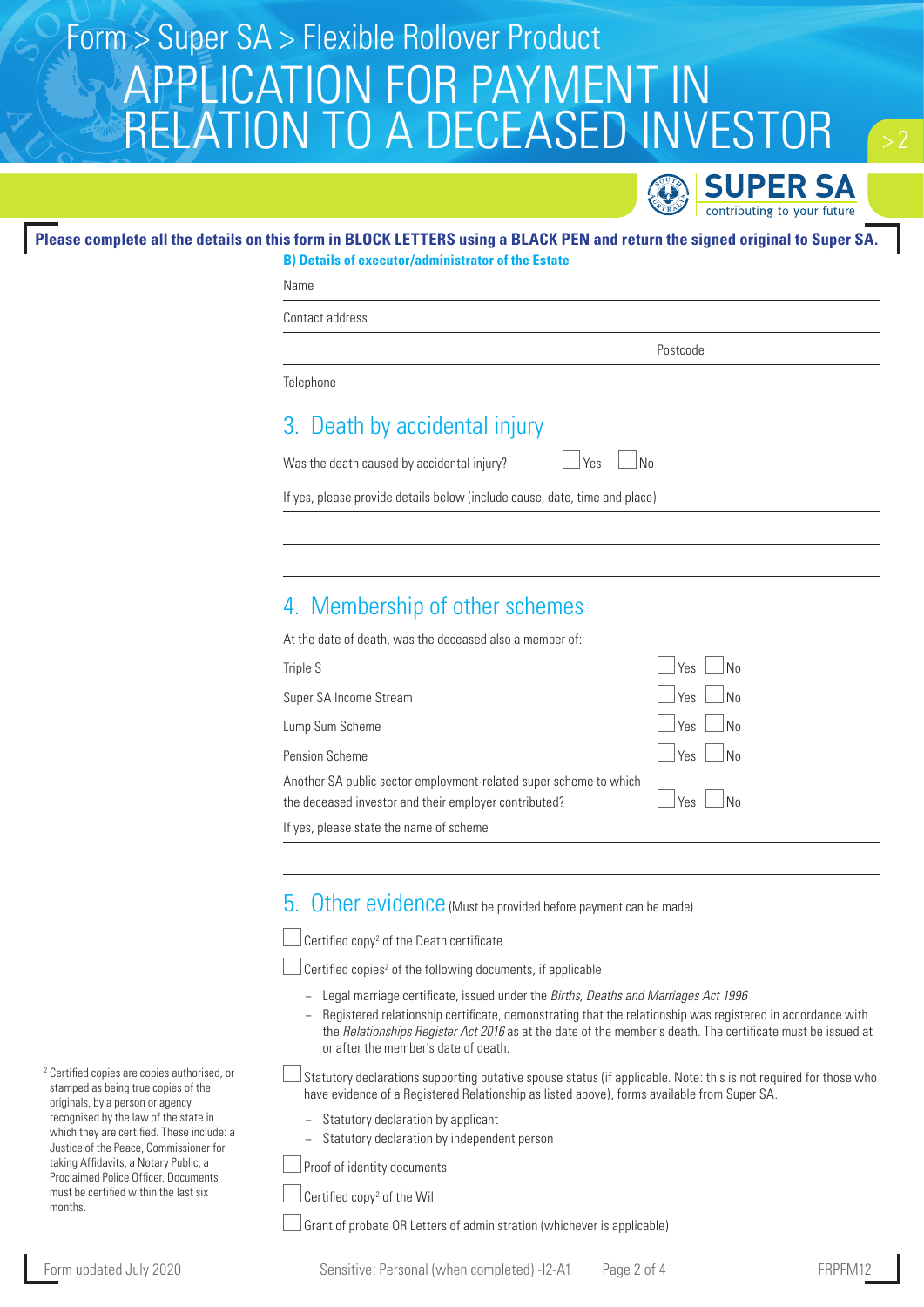# APPLICATION FOR PAYMENT IN RELATION TO A DECEASED INVESTOR Form > Super SA > Flexible Rollover Product



## **Please complete all the details on this form in BLOCK LETTERS using a BLACK PEN and return the signed original to Super SA.** 6. Payment options

If you are eligible to receive a payment, you can choose from the following payment options:

 $\perp$ I wish to have the entitlement paid directly. (Please complete your financial institution details below and provide the required proof of identity documents. See *Proof of Identity* fact sheet attached.)



#### **Electronic transfer of funds**

Complete this section if you wish to have all or part of your entitlement paid directly to you via electronic funds transfer.

#### **Complete the following:**

Name of financial institution

Branch

Account name (account holder name)

| BSB number (compulsory) | When completing your account details,<br>please use numbers only. Characters and<br>symbols will not be recognised. For more |  |
|-------------------------|------------------------------------------------------------------------------------------------------------------------------|--|
| Account number          | information, contact your financial<br>institution.                                                                          |  |

I am the spouse/putative spouse of the deceased member and wish to roll over my entitlement<sup>1</sup> into:

 the Super SA Income Stream (min \$30,000). Please also complete an *Application to Purchase* form, available in the Income Stream PDS.

another income stream account

Name of rollover income stream fund

New policy/member number

Rollover income stream fund ABN

Rollover income stream fund USI

**If the income stream fund has no USI then please provide the following information:**

Cheques to be made payable to

Postal address of rollover income stream fund

Postcode

*1 If you choose to roll over to a Super SA Income Stream or another income stream account, the amount rolled over is subject to caps.*

### **Important**

If you wish to nominate a bank account for your benefit to be paid to, we require you to provide a bank statement (eg printed statement or online statement from a bank or credit union) for the account. These statements need to be current (ie less than 12 months old) and must show your BSB, account number and your full name on the account.

**Please note** payments cannot be made to third party accounts, credit cards or overseas accounts. Super SA does not accept responsibility for rejection of transfer due to incorrect account details being provided by you.